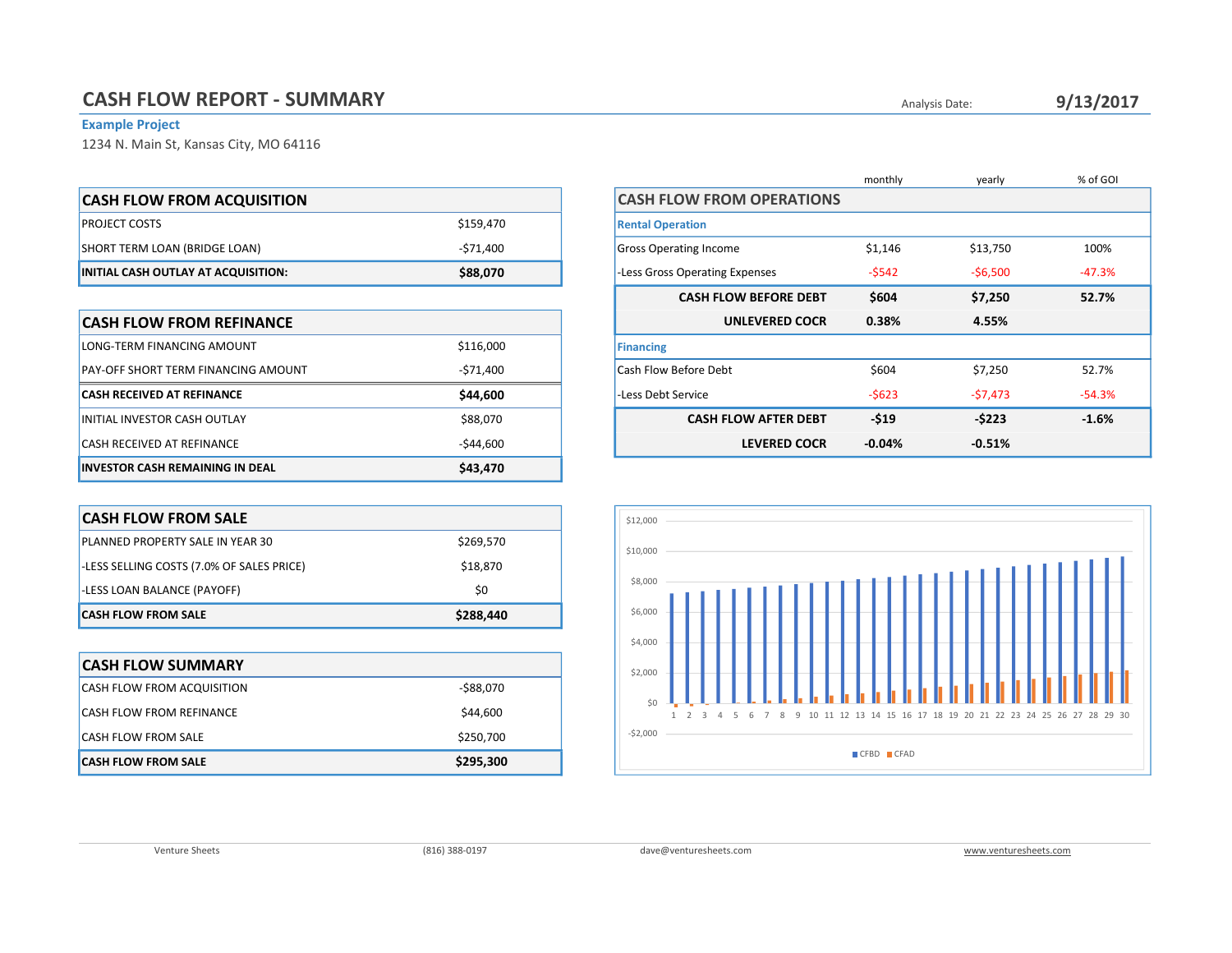## CASH FLOW REPORT

## Analysis Date: 9/13/2017

|                                             | Year 0                | Year 1     |           |            |           |            |            |            |           |              |            |            |            |              |            |            |
|---------------------------------------------|-----------------------|------------|-----------|------------|-----------|------------|------------|------------|-----------|--------------|------------|------------|------------|--------------|------------|------------|
|                                             | Acquisition Refinance |            | Year 2    | Year 3     | Year 4    | Year 5     | Year 6     | Year 7     | Year 8    | Year 9       | Year 10    | Year 11    | Year 12    | Year 13      | Year 14    | Year 15    |
| <b>Cash Flow at Acquisition / Refinance</b> |                       |            |           |            |           |            |            |            |           |              |            |            |            |              |            |            |
| Cash Flow from Acquisition/Refinance        | $-$ \$88,070          |            |           |            |           |            |            |            |           |              |            |            |            |              |            |            |
| <b>Rental Operation</b>                     |                       |            |           |            |           |            |            |            |           |              |            |            |            |              |            |            |
| <b>Gross Operating Income</b>               |                       | \$13,750   | \$13,888  | \$14,026   | \$14,167  | \$14,308   | \$14,451   | \$14,596   | \$14,742  | \$14,889     | \$15,038   | \$15,189   | \$15,340   | \$15,494     | \$15,649   | \$15,805   |
| -Less Gross Operating Expenses              |                       | $-$6,500$  | $-56,565$ | $-56,631$  | $-$6,697$ | $-56,764$  | $-56,832$  | $-56,900$  | $-56,969$ | $-57,039$    | $-57,109$  | $-57,180$  | $-57,252$  | $-57,324$    | $-57,398$  | $-57,472$  |
| <b>Net Operating Income</b>                 |                       | \$7,250    | \$7,323   | \$7,396    | \$7,470   | \$7,544    | \$7,620    | \$7,696    | \$7,773   | \$7,851      | \$7,929    | \$8,009    | \$8,089    | \$8,169      | \$8,251    | \$8,334    |
| Financing                                   |                       |            |           |            |           |            |            |            |           |              |            |            |            |              |            |            |
| Cash Flow Before Debt                       |                       | \$7,250    | \$7,323   | \$7,396    | \$7,470   | \$7,544    | \$7,620    | \$7,696    | \$7,773   | \$7,851      | \$7,929    | \$8,009    | \$8,089    | \$8,169      | \$8,251    | \$8,334    |
| -Less Debt Service                          |                       | $-57,473$  | $-57,473$ | $-57,473$  | $-57,473$ | $-57,473$  | $-57,473$  | $-57,473$  | $-$7,473$ | $-57,473$    | $-57,473$  | $-57,473$  | $-57,473$  | $-57,473$    | $-57,473$  | $-57,473$  |
| <b>Cash Flow After Debt</b>                 |                       | $-5223$    | $-5150$   | $-577$     | $-53$     | \$72       | \$147      | \$223      | \$300     | \$378        | \$457      | \$536      | \$616      | \$697        | \$779      | \$861      |
| Levered COCR                                |                       | $-0.5%$    | $-0.3%$   | $-0.2%$    | 0.0%      | 0.2%       | 0.3%       | 0.5%       | 0.7%      | 0.9%         | 1.1%       | 1.2%       | 1.4%       | 1.6%         | 1.8%       | 2.0%       |
|                                             |                       |            |           |            |           |            |            |            |           |              |            |            |            |              |            |            |
| <b>Cash Flow From Sale in Year 30</b>       |                       |            |           |            |           |            |            |            |           |              |            |            |            |              |            |            |
| Planned Property Resale in Year 30          |                       |            |           |            |           |            |            |            |           |              |            |            |            |              |            |            |
| -Less Selling Costs (7.0% of Sales Price)   |                       |            |           |            |           |            |            |            |           |              |            |            |            |              |            |            |
| -Less Loan Balance (Payoff)                 |                       |            |           |            |           |            |            |            |           |              |            |            |            |              |            |            |
| <b>Cash Flow From Sale in Year 30</b>       |                       |            |           |            |           |            |            |            |           |              |            |            |            |              |            |            |
|                                             |                       |            |           |            |           |            |            |            |           |              |            |            |            |              |            |            |
| <b>Cash Flow Results</b>                    | Acquisition           | Refinance  |           |            |           |            |            |            |           |              |            |            |            |              |            |            |
| Cash Flow from Acquisition                  | $-$88,070$            | \$44,600   |           |            |           |            |            |            |           |              |            |            |            |              |            |            |
| Cash Flow from Operations                   |                       | $-5223$    | $-5150$   | $-577$     | $-53$     | \$72       | \$147      | \$223      | \$300     | \$378        | \$457      | \$536      | \$616      | \$697        | \$779      | \$861      |
| Cash Flow from Sale                         |                       |            |           |            |           |            |            |            |           |              |            |            |            |              |            |            |
| <b>Total Cash Flow</b>                      | -\$88,070             | \$44,377   | $-$150$   | $-577$     | $-53$     | \$72       | \$147      | \$223      | \$300     | \$378        | \$457      | \$536      | \$616      | \$697        | \$779      | \$861      |
|                                             |                       |            |           |            |           |            |            |            |           |              |            |            |            |              |            |            |
| <b>Total Cash Position</b>                  | -\$88,070             | $-543,693$ | -\$43,843 | $-543,919$ | -\$43,922 | $-543,850$ | $-543,703$ | $-543,480$ | -\$43,179 | $-$ \$42,801 | $-542,345$ | $-541,809$ | $-541,193$ | $-$ \$40,496 | $-539,717$ | $-$38,856$ |